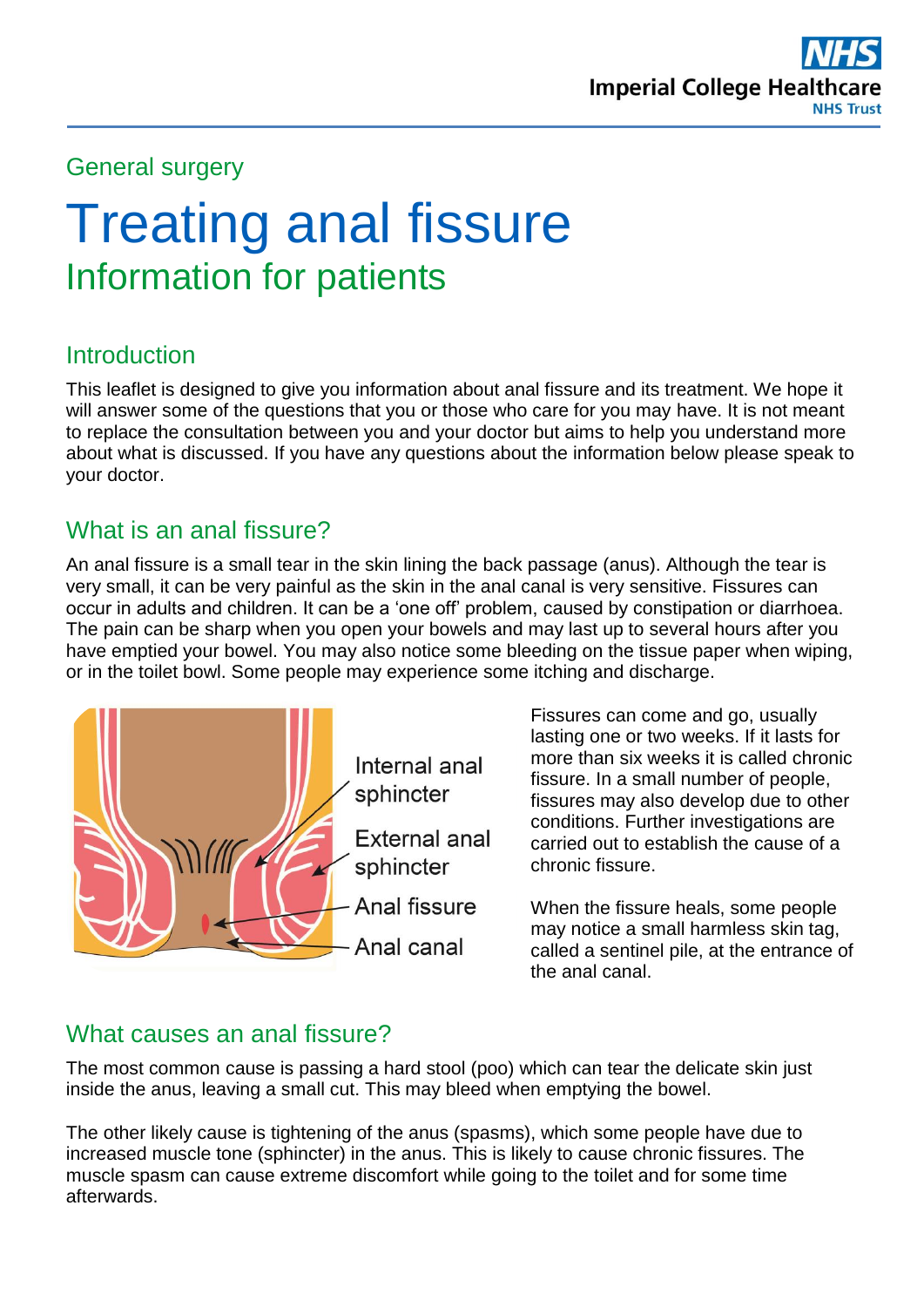This often puts people off going to the toilet but ignoring this urge will cause the stool to get harder and make the problem worse. Emptying the bowels while the stool is hard may open the wound again and delay the healing process.

# What treatments are available?

It is important to treat your problem of hard stools and/or constipation first. A diet that is high in fibre and fluids is essential to naturally soften and bulk the stools, making them easier to pass comfortably.

# How do I avoid constipation?

Simple changes in your lifestyle and diet can help prevent constipation:

- increase your fibre and fluid. Drink at least 15 cups (2 litres) of fluid a day. If the stool is small and hard this will help to bulk up and soften it
- do not strain to pass a stool as this will damage the lining of the anus. Avoid sitting on the toilet for too long and limit the time to five minutes. Avoid putting off going to the toilet as this will make you more constipated
- do some regular exercise as this will help regular bowel movement
- discuss your medication with your GP or pharmacist as some may cause constipation

If stools are soft and frequent, more fibre can also help reduce frequency by thickening the stool.

# What is dietary fibre?

Dietary fibre is a type of carbohydrate in our foods. It adds bulk to stools and helps food pass through our gut. Try to introduce the following foods into your diet to increase the fibre content:

- fresh fruit and vegetables, particularly if skins are eaten. Aim for five portions per day
- wholegrain bread or rolls (such as granary or wholemeal)
- wholemeal pasta
- brown rice
- wholegrain breakfast cereals, including porridge, Weetabix®, Shredded Wheat®, muesli or Branflakes®
- wholemeal or oatmeal crackers and biscuits
- nuts, dried fruits and seeds
- baked beans and other beans such as kidney or butter
- chickpeas and lentils

Fibre works by absorbing many times its own weight in water. This makes your stools softer and easier to pass. It is very important to increase your fluid intake when increasing your fibre intake. It is sensible to gradually introduce high fibre foods and not to suddenly change your diet.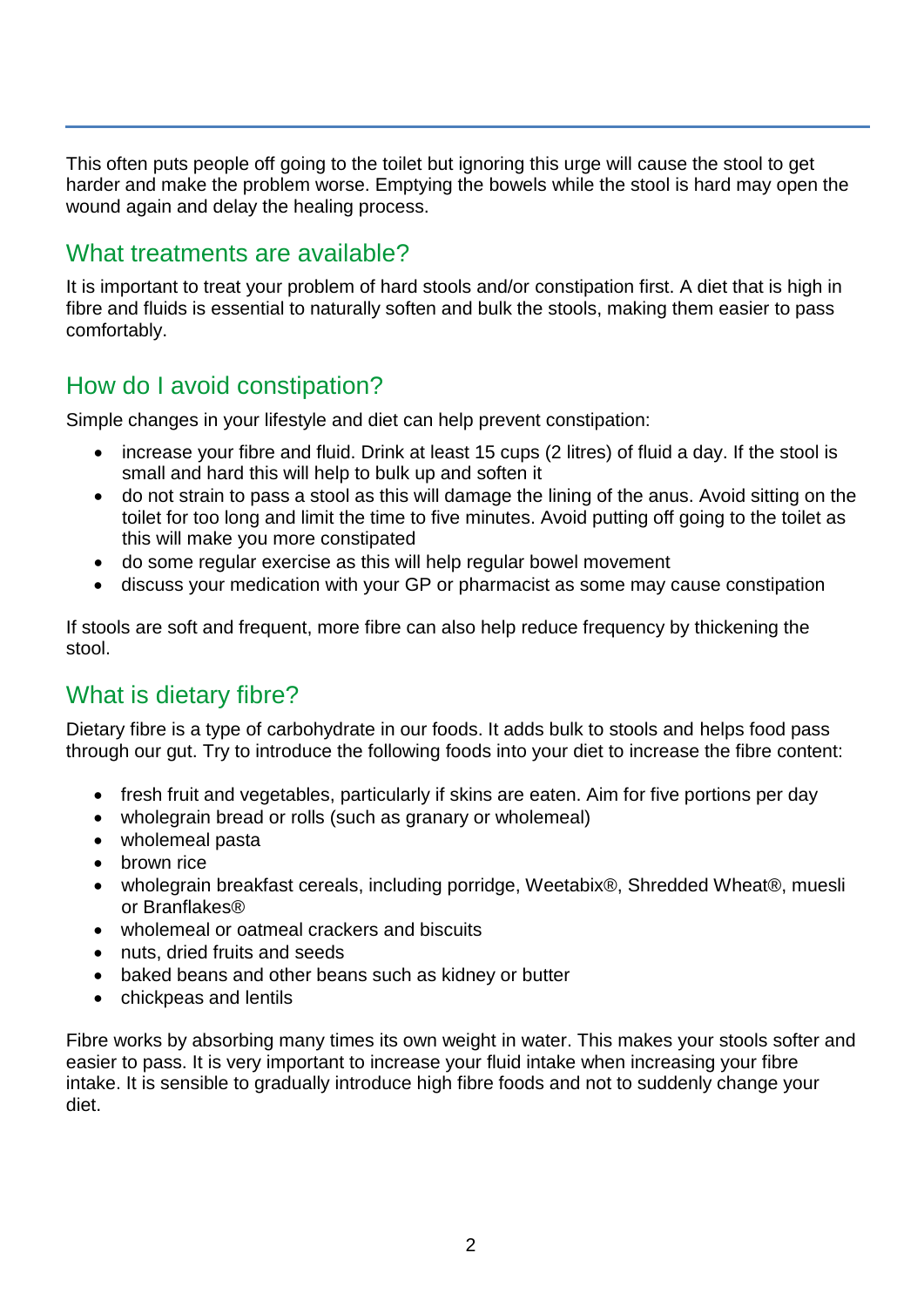# Fibre supplements

You may be advised to take a fibre supplement. You can buy this over the counter at your local pharmacy without a prescription. For further information about this medicine please refer to the patient information leaflet inside the pack.

You may also be prescribed stool softeners to keep your stools soft. Please follow the instructions that come with the medication.

# **Hygiene**

Waste contains natural chemicals that irritate the skin around the back passage. Where possible, wash the area carefully after you go to the toilet and pat dry. Do not use soap as it may irritate the skin. Alcohol-free moist toilet tissues will be more comfortable than toilet paper. Antiseptics are not recommended. Wear cotton underwear and avoid tight-fitting underwear to allow skin to breath. A warm bath can also soothe and help ease pain.

### Is there any treatment to stop anal muscle spasm?

The majority of fissures heal by themselves or with dietary changes. However, if you have increased muscle tone in the anus you may be prescribed Glycerine Trinitrate (GTN) 0.4% rectal ointment (Rectogesic®). This will relax the muscle around the anus and increase the blood flow to the fissure and help it heal quicker.

#### **How do I use the GTN 0.4% rectal ointment?**

The leaflet supplied with the ointment gives information about who should and should not use the ointment, and its side effects. For example, people who suffer from migraines should not use it, nor should women who are pregnant or breastfeeding.

You will be on treatment for six to eight weeks. Please continue the treatment (even if the pain goes away) until the fissure heals. The whole course of treatment is essential for it to be effective.

You should read the leaflet and follow the instructions. The ointment should be applied twice daily (every 12 hours). Apply a pea-sized amount to the skin on the outside of the anus twice a day. **Do not** rub internally or onto the fissure itself. **Do not** rub it in completely; let it soak in by itself.

When getting up from a lying or sitting position, you should get up slowly, otherwise you might feel faint.

#### **Possible side effects**

- Headaches. These are common and may be severe. If you develop a headache, try a painkiller such as paracetamol. If you are already taking painkillers, speak to your GP or pharmacist before starting any new painkiller so they can decide if it is suitable for you to take with your existing medication. If the headaches become too painful, you may need to stop using the ointment
- Itching or burning of the anal canal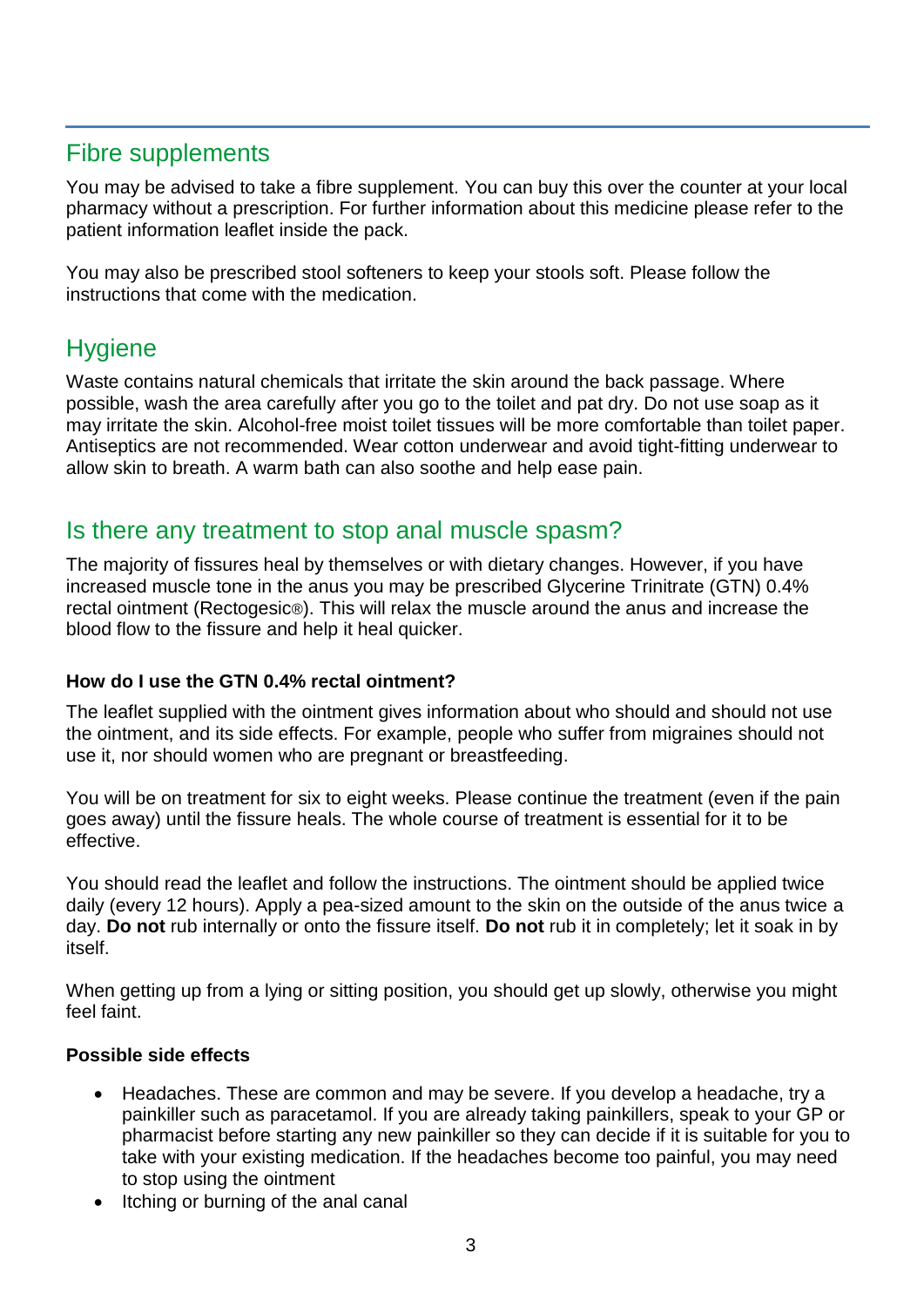- Anal bleeding
- Allergic skin reactions
- Fainting on standing, dizziness, light-headedness, blurred vision and tiredness
- Fast heart beat or palpitations
- Nausea or vomiting

# Is there other medicine I can use?

Diltiazem 2% is another rectal cream that may be used if GTN 4% rectal ointment isn't suitable for you. It also relaxes the anal spasms and increases the blood supply to the fissure to help it heal quicker.

# Other options

If standard treatment does not work you may be offered a Botox injection. The drug is injected under general anaesthetic into the anal sphincter muscle to relax the spasms. This is done as a day case.

The other main surgical option is called lateral sphincterotomy, whereby a small cut is made in the inner muscle around the anus. This reduces the muscle spasms and increases the blood supply to help the fissure heal. If this treatment is recommended, then your hospital doctor will explain the risks and benefits in detail so that you are well informed before agreeing to this procedure.

A small number of patients with fissures may need another procedure called a 'flap' to try to get the fissure to heal, particularly if the strength of the sphincter muscle is lowered already.

If you previously had an untreated anal fissure, it is highly likely that this will return in the future. The best way to stop this is to read our advice in the 'how do I avoid constipation?' section on page 2.

# Who do I contact for more help or information?

Please do not hesitate to contact us if you have any questions or concerns between 09.00 and 17.00, Monday to Friday (excluding bank holidays), on one of the numbers below.

- **St Charles Hospital: 020 8962 4242**
- **St Mary's Hospital: 020 3312 6560**
- **Charing Cross Hospital: 020 3313 0860**

If the colorectal services administrator is not available to answer the phone (Charing Cross and St Mary's hospitals), please leave a message on the voicemail and they will aim to return your call within 24 hours, except on Fridays. Calls received after 13.00 will be returned the following day (except for Fridays).

If you need advice outside of these hours, please contact your GP or call NHS 111.